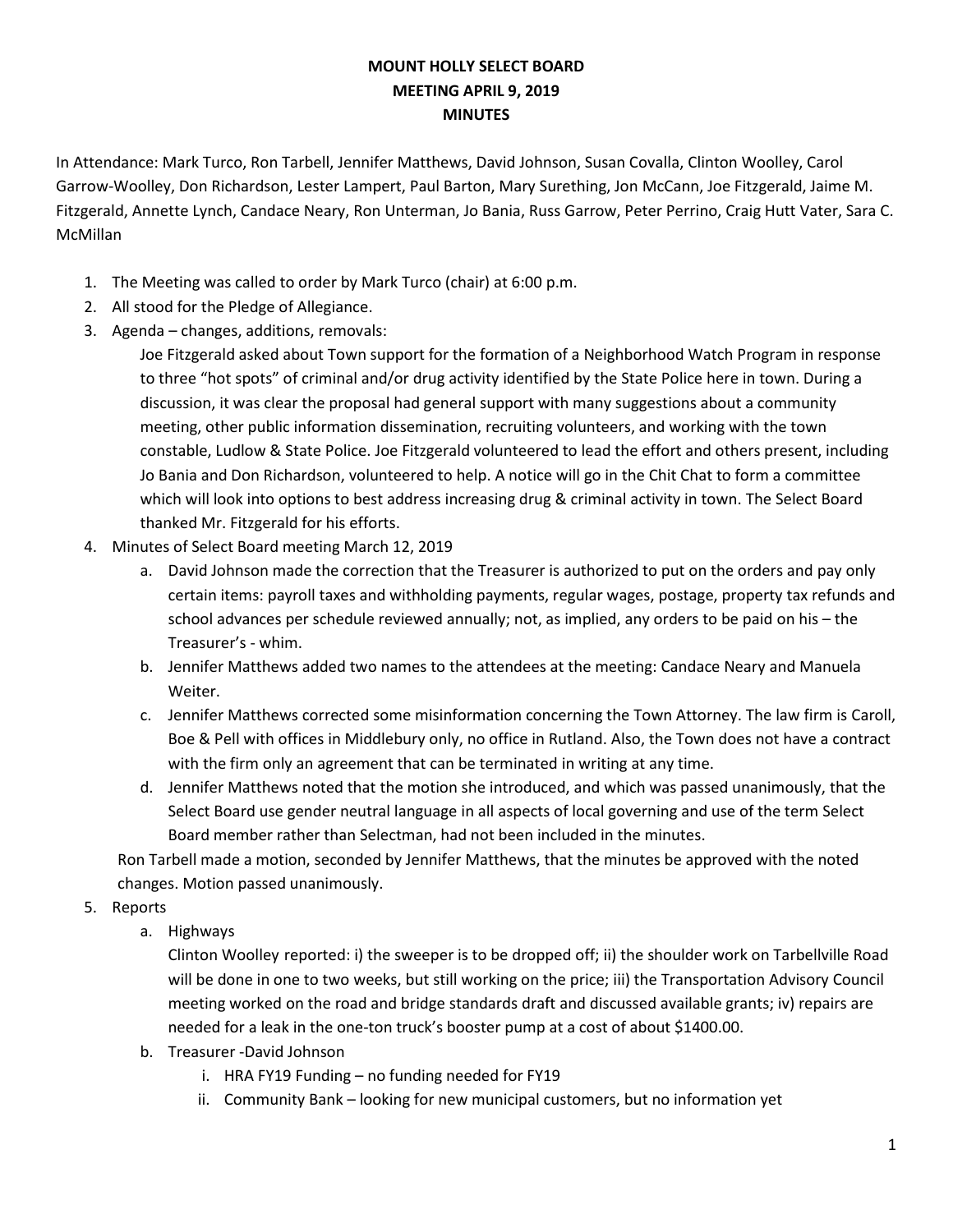- iii. Financials update: past due property tax payments continue to come in; stronger language for unpaid property taxes included in April notices; \$2000 Current Use withdrawal penalty received, not in budget; interest received now double what included in budget; solid waste sticker sales continue to be strong; waste disposal costs continue to be within budget; vehicle equipment repair costs are under budget but close; winter road materials came in at lower costs than last year.
- c. Migratory Birds Permit

Ron Unterman spoke about the permit that allows up to four Canada Geese to be shot out-ofseason in order to control their population and droppings on the beach at Star Lake, and he wanted to answer questions raised at the March Select Board meeting. Mr. Unterman noted that this is a Town program on which he and his wife, Dottie Finnerty, do most of the volunteer work. Many methods have been tried – dogs, air horn, signs, natural sprays – over the past eight years, to no avail. There was discussion about killing the geese vs. other methods of control. By Federal law, the birds, once killed, must be burned or buried. Paul Barton was encouraged to bring his fox head signs to the beach to assist in control efforts.

## 6 Old Business

- a. Appointments
	- 1. Select Board Clerk

Jennifer Matthews stated that she had attended the Select Board training given by Vermont League of Cities and Towns (VLCT). She noted that "select board clerk" is a position that is filled by a member of the Select Board (a Select Board may also have a separate "administrative assistant" position staffed by a member of the public). How this Board deals with that position could be defined by the Board's "Rules of Procedure" which Ms. Matthews offered to draw up using VLCT's model. She also noted the Board needed to adopt a "Conflict of Interest Policy" by July first. Mark Turco said that the latter policy exits, as the former chair of the Select Board, Ted Crawford, had put a lot of effort in to creating said policy. Ms. Matthews said she would look for the document.

2. Lister

Mary Surething read her letter of interest for the vacant position on the Board of Listers. Jennifer Matthews made a motion, seconded by Ron Tarbell, to appoint Ms. Surething to the Board of Listers. Motion passed unanimously.

 3, 4 Jon McCann and Don Richardson each read letters of interest for the position of Town Representative to the Rutland Regional Planning Commission, and in Mr. Richardson's case, to the Transportation Advisory Council as well. The Select Board decided to consider the appointments in Executive Session.

b. Tax Sale Attorney

Peter Perrino spoke to the amount charged by the Middlebury attorneys to make the trip to Mount Holly for a tax sale and the cost of the hourly rate vs. 15%. Mr. Perrino said he would look for a local attorney to do the sales, start-to-finish, for 15%. The Select Board concurred.

- c. Other dealt with above: Rules of Procedure/Conflict of Interest
- 7. New Business
	- a. Town Office Exterior Maintenance Sue Covalla, Town Clerk, spoke to the need for painting and some trim board repair. Funds are in the budget. It was decided to put a notice in the Chit Chat for quotes.
	- b. Local Emergency Operations Plan (LEOP)